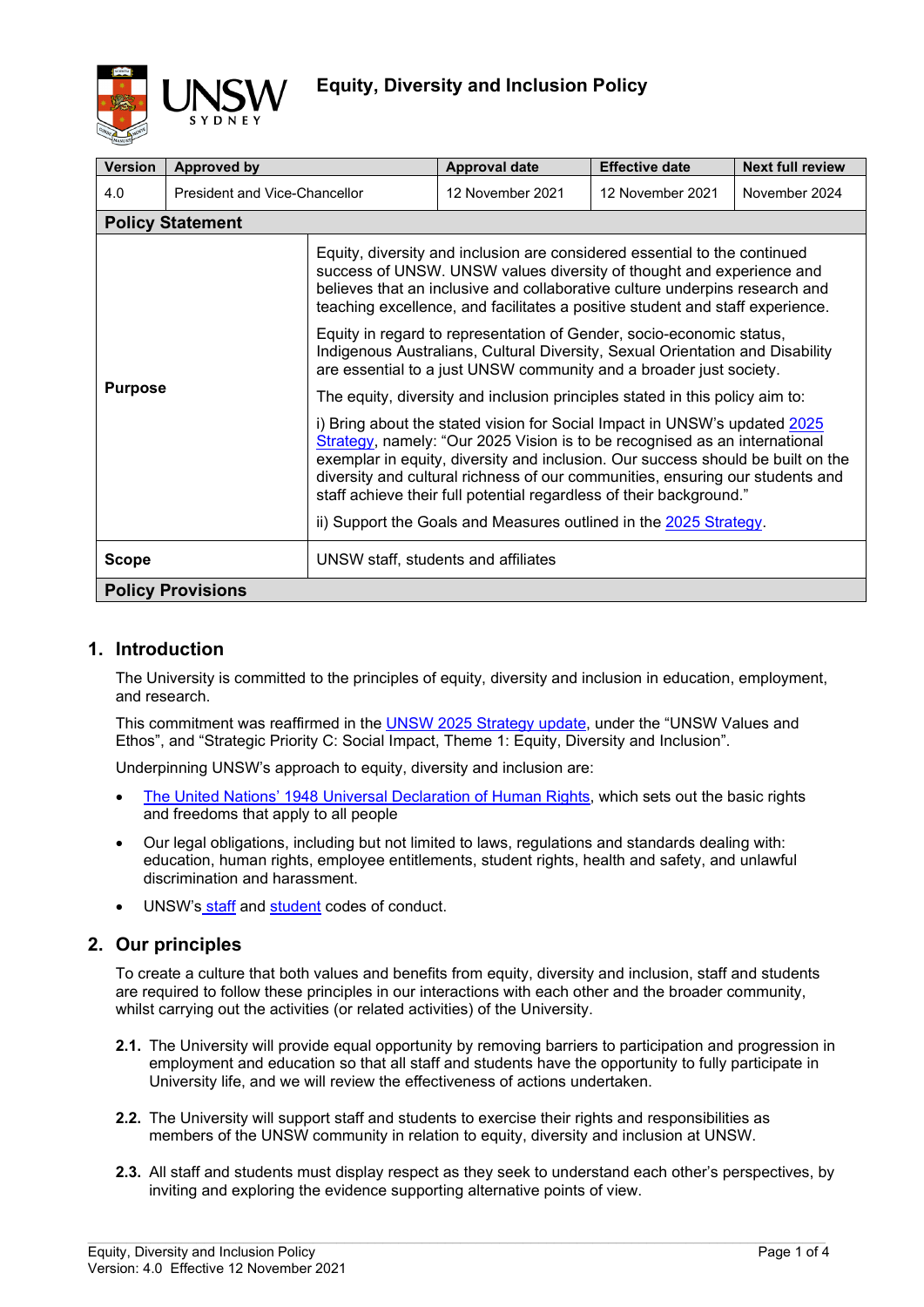- **2.4.** All staff and students in positions of leadership and management must, with the support of their teams and for inclusive purposes, identify opportunities and take steps towards our objectives for student and staff equity, diversity and inclusion as outlined in the UNSW 2025 Strategy Update.
- **2.5.** All staff and students, whenever possible and appropriate, must strive for their communications to be accessible to diverse groups, reflect the diversity of UNSW's community, and use inclusive language so that it applies to all staff and students.
- **2.6.** The University will promote clear and accountable policies and practices to support our values of partnership; integrity, transparency and ethical decision making; and respect.

## **3. Roles and responsibilities**

- **3.1.** The University requires the continued cooperation of all staff and students to promote the awareness and embedding of our equity, diversity and inclusion principles into their everyday behaviour, language and decision-making.
- **3.2.** The University has established an **Equity Diversity and Inclusion (EDI) Board**, chaired by the Deputy Vice-Chancellor Equity Diversity and Inclusion, comprised of leaders from across the University, and with representation from the Diversity Champions. The role of the EDI Board is to identify and prioritise initiatives to improve equity and diversity across UNSW for both staff and students. The EDI Board is responsible for reviewing the progress of diversity goals against the plans and targets set by the University, its faculties and divisions.
- **3.3.** Faculties and Divisions are required to establish an Equity, Diversity and Inclusion Committee (EDI Committee) or process, which has terms of reference that are aligned to the EDI Board's terms of reference, and/or ensure that equity, diversity and inclusion is a standing agenda item at its regular leadership team meeting.

| <b>Accountabilities</b>       |                                                                                                                                                                                                                                                                                                                                                                                                                                                                                                                                                                                                                                                                                                                                                                                                                                                                                                                                                                                                                |  |  |  |  |
|-------------------------------|----------------------------------------------------------------------------------------------------------------------------------------------------------------------------------------------------------------------------------------------------------------------------------------------------------------------------------------------------------------------------------------------------------------------------------------------------------------------------------------------------------------------------------------------------------------------------------------------------------------------------------------------------------------------------------------------------------------------------------------------------------------------------------------------------------------------------------------------------------------------------------------------------------------------------------------------------------------------------------------------------------------|--|--|--|--|
| <b>Responsible Officer</b>    | Deputy Vice-Chancellor Equity Diversity and Inclusion                                                                                                                                                                                                                                                                                                                                                                                                                                                                                                                                                                                                                                                                                                                                                                                                                                                                                                                                                          |  |  |  |  |
| <b>Contact Officer</b>        | Director, Access, Equity and Inclusion, Division of Equity Diversity and Inclusion<br>Email: edi@unsw.edu.au                                                                                                                                                                                                                                                                                                                                                                                                                                                                                                                                                                                                                                                                                                                                                                                                                                                                                                   |  |  |  |  |
| <b>Supporting Information</b> |                                                                                                                                                                                                                                                                                                                                                                                                                                                                                                                                                                                                                                                                                                                                                                                                                                                                                                                                                                                                                |  |  |  |  |
| <b>Legislative Compliance</b> | This Policy supports the University's compliance with Commonwealth, NSW and ACT<br>laws, regulations, standards or other legislative instruments dealing with: education,<br>human rights, employee entitlements, student rights, health and safety, and unlawful<br>discrimination and harassment. This includes but is not limited to:<br>Age Discrimination Act 2004 (Cth)<br>$\bullet$<br>Anti-Discrimination Act 1977 (NSW)<br>$\bullet$<br>Australian Human Rights Commission Act 1986 (Cth)<br>$\bullet$<br>Disability Discrimination Act 1992 (Cth)<br>$\bullet$<br>Discrimination Act 1991 (ACT)<br>$\bullet$<br>Fair Work Act 2009 (Cth)<br>$\bullet$<br>Racial Discrimination Act 1975 (Cth)<br>$\bullet$<br>Sex Discrimination Act 1984 (Cth)<br>$\bullet$<br>University of New South Wales Act 1989 (NSW)<br>$\bullet$<br>Work Health & Safety Act 2011 (Cth)<br>$\bullet$<br>Workplace Gender Equality Act 2012 (Cth)<br>$\bullet$<br>All related regulations, standards and codes.<br>$\bullet$ |  |  |  |  |
| <b>Supporting Documents</b>   | Nil                                                                                                                                                                                                                                                                                                                                                                                                                                                                                                                                                                                                                                                                                                                                                                                                                                                                                                                                                                                                            |  |  |  |  |
| <b>Related Documents</b>      | <b>UNSW Australia (Academic Staff) Enterprise Agreement 2018</b><br>$\bullet$<br><b>UNSW Australia (Professional Staff) Enterprise Agreement 2018</b><br>$\bullet$<br>Academic Freedom and Freedom of Speech Code<br>$\bullet$<br><b>Academic Program Review Policy</b><br><b>Academic Promotions Policy</b><br>$\bullet$<br><b>Academic Promotions Procedure</b><br><b>Admissions Policy</b>                                                                                                                                                                                                                                                                                                                                                                                                                                                                                                                                                                                                                  |  |  |  |  |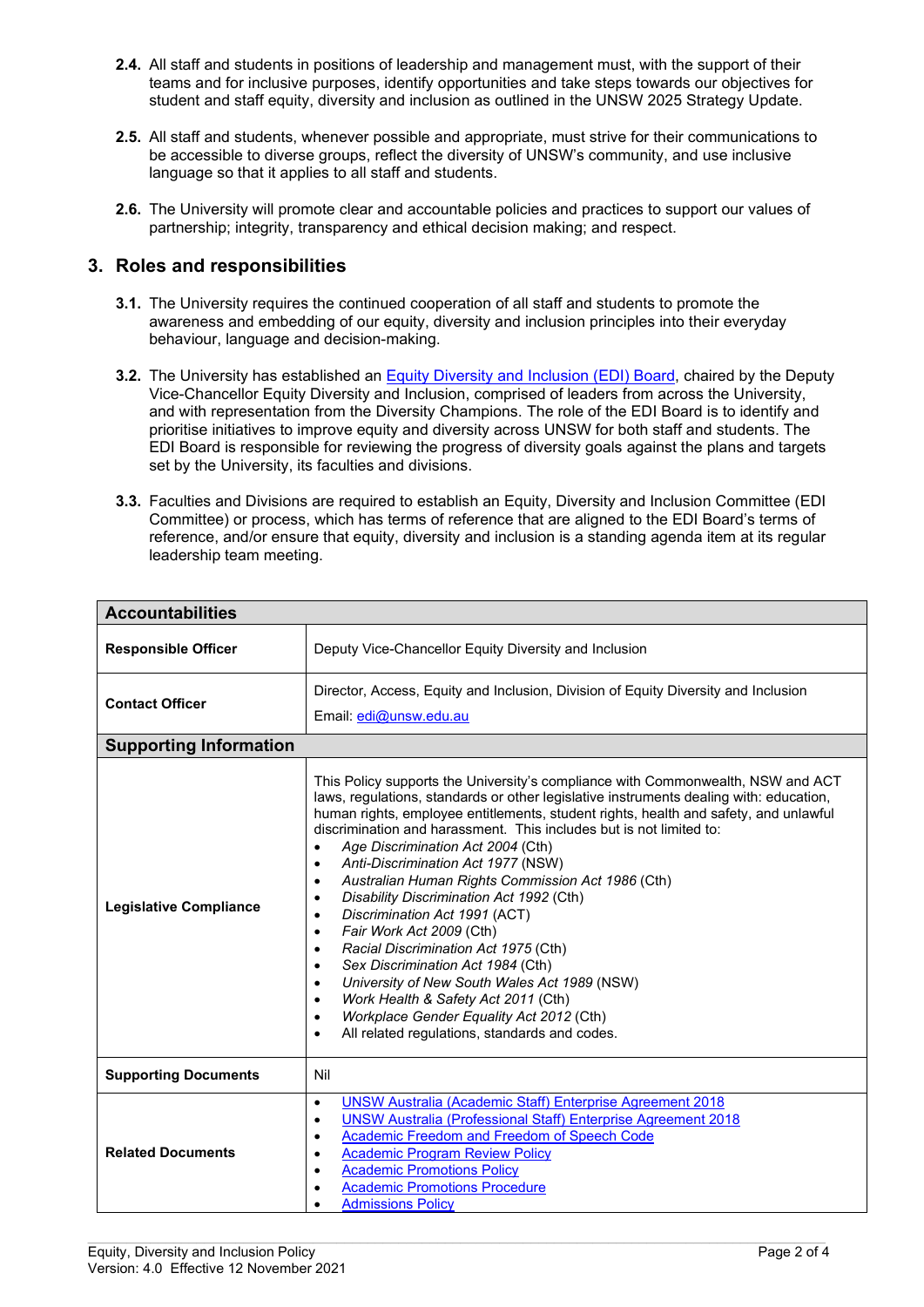|                                           | <b>Anti-Racism Policy</b><br>$\bullet$<br><b>Code of Conduct</b><br>$\bullet$                                                                                                                                                                                                                                                                                                                                                                                                             |  |  |  |  |
|-------------------------------------------|-------------------------------------------------------------------------------------------------------------------------------------------------------------------------------------------------------------------------------------------------------------------------------------------------------------------------------------------------------------------------------------------------------------------------------------------------------------------------------------------|--|--|--|--|
|                                           | <b>Education Quality Policy</b><br>$\bullet$                                                                                                                                                                                                                                                                                                                                                                                                                                              |  |  |  |  |
|                                           | <b>Health and Safety Policy</b><br>$\bullet$                                                                                                                                                                                                                                                                                                                                                                                                                                              |  |  |  |  |
|                                           | <b>Higher Degree Research Scholarships Policy</b><br>٠<br><b>Modern Slavery Prevention Policy</b><br>$\bullet$                                                                                                                                                                                                                                                                                                                                                                            |  |  |  |  |
|                                           | <b>Naming Recognition Policy</b><br>$\bullet$                                                                                                                                                                                                                                                                                                                                                                                                                                             |  |  |  |  |
|                                           | Reasonable Adjustment Guidelines for Managers of Staff and Potential Staff with<br>$\bullet$<br><b>Disabilities</b>                                                                                                                                                                                                                                                                                                                                                                       |  |  |  |  |
|                                           | Representation on UNSW Committees and Decision-Making Bodies Procedure<br>$\bullet$                                                                                                                                                                                                                                                                                                                                                                                                       |  |  |  |  |
|                                           | <b>Research Code of Conduct</b><br>$\bullet$<br><b>Staff Complaint Procedure</b>                                                                                                                                                                                                                                                                                                                                                                                                          |  |  |  |  |
|                                           | $\bullet$<br><b>Student Code of Conduct</b><br>$\bullet$                                                                                                                                                                                                                                                                                                                                                                                                                                  |  |  |  |  |
|                                           | <b>Student Complaint Procedure</b><br>$\bullet$                                                                                                                                                                                                                                                                                                                                                                                                                                           |  |  |  |  |
| <b>Superseded Documents</b>               | Equity, Diversity and Inclusion Policy, v3.3                                                                                                                                                                                                                                                                                                                                                                                                                                              |  |  |  |  |
| <b>File Number</b>                        | 2017/26567                                                                                                                                                                                                                                                                                                                                                                                                                                                                                |  |  |  |  |
| <b>Definitions and Acronyms</b>           |                                                                                                                                                                                                                                                                                                                                                                                                                                                                                           |  |  |  |  |
| <b>Affiliates</b>                         | Conjoint and visiting appointees; consultants and contractors; agency staff; emeriti;<br>members of University committees; and any other person appointed or engaged by the<br>University to perform duties or functions for the University.                                                                                                                                                                                                                                              |  |  |  |  |
| <b>Equity</b>                             | Embracing the diversity and cultural richness of our communities and ensuring that our<br>staff and students can achieve their full potential regardless of background, as is<br>outlined in the UNSW 2025 Strategy. For example, this may entail action to reverse the<br>impact of disadvantage stemming from a person or group's differences (such as those<br>based on a person or group's social standing, economic status, demographic<br>characteristics, or geographic location). |  |  |  |  |
|                                           | Any attributes protected under Australian law and areas of focus as may be determined<br>by a Division, Faculty or School for the purpose of delivering on the stated aims in the<br>UNSW 2025 Strategy which include (but are not limited to):                                                                                                                                                                                                                                           |  |  |  |  |
| <b>Diversity</b>                          | For staff – addressing differences in employment rates based on gender, disability,<br>cultural background and Indigenous origin, and sexual orientation or gender<br>identity.                                                                                                                                                                                                                                                                                                           |  |  |  |  |
|                                           | For students – increasing the intake and retention of Indigenous students, students<br>from low socioeconomic groups and students from disadvantaged backgrounds.                                                                                                                                                                                                                                                                                                                         |  |  |  |  |
| <b>Inclusion</b>                          | "Inclusion occurs when a diversity of people feel valued and respected, have access<br>to opportunities and resources, and can contribute their perspectives and talents to<br>improve their organisation". [Source: O'Leary, J., Russell G., & Tilly, J. 2015, "Building<br>Inclusion: An Evidence-Based Model Of Inclusive Leadership", Diversity Council<br>Australia, Sydney]                                                                                                         |  |  |  |  |
| Indigenous                                | Aboriginal or Torres Strait Islander origin (or both).                                                                                                                                                                                                                                                                                                                                                                                                                                    |  |  |  |  |
| <b>Staff</b>                              | All employees of the University, including casual employees.                                                                                                                                                                                                                                                                                                                                                                                                                              |  |  |  |  |
|                                           | Discrimination occurs when a person, or a group of people, is treated less favourably<br>(either directly or indirectly) than another person or group because of a protected<br>attribute.                                                                                                                                                                                                                                                                                                |  |  |  |  |
|                                           | Harassment is unwelcome conduct on the basis of certain protected attributes that<br>could reasonably be anticipated to cause a person to be offended, humiliated or<br>intimidated.                                                                                                                                                                                                                                                                                                      |  |  |  |  |
| Unlawful discrimination and<br>harassment | Protected attributes or characteristics under Australian federal, state and territory laws<br>include:                                                                                                                                                                                                                                                                                                                                                                                    |  |  |  |  |
|                                           | • Family/carer-related characteristics: including marital or relationship status,<br>pregnancy or potential pregnancy, breastfeeding and family or carer responsibilities.                                                                                                                                                                                                                                                                                                                |  |  |  |  |
|                                           | • Gender and LGBTIQ (Lesbian, Gay, Bisexual, Transgender, Intersex, Queer or<br>Questioning) - related characteristics: including sex (male or female), sexual<br>orientation, gender identity, transgender status and intersex status.                                                                                                                                                                                                                                                   |  |  |  |  |